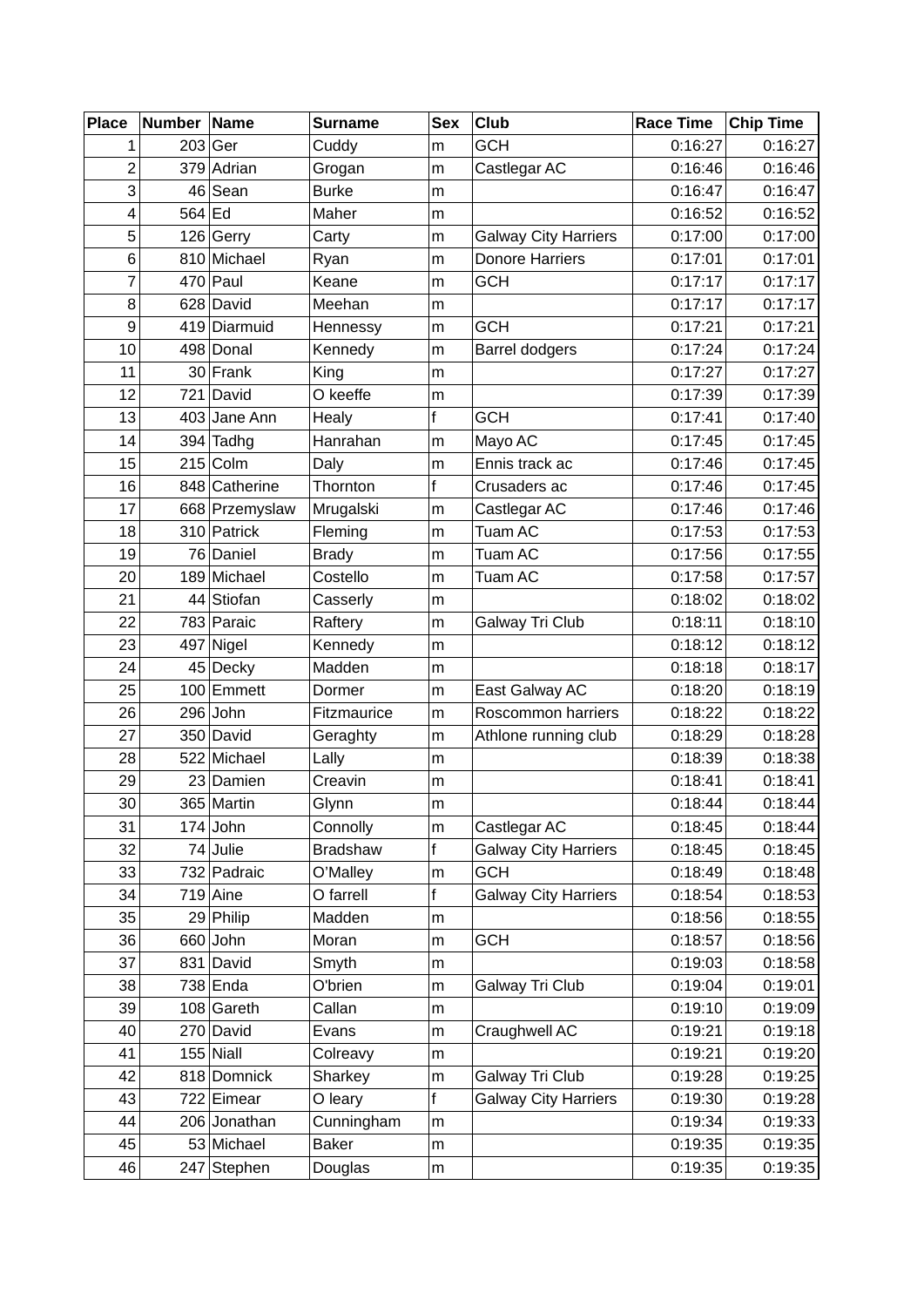| 47      |              | 68 Gavin        | <b>Bluett</b>  | m            | Castlegar AC                | 0:19:36 | 0:19:35 |
|---------|--------------|-----------------|----------------|--------------|-----------------------------|---------|---------|
| 48      |              | 675 Colin       | Murphy         | m            |                             | 0:19:36 | 0:19:33 |
| 49      |              | 388 Jonathan    | Hanley         | m            |                             | 0:19:36 | 0:19:35 |
| 50      |              | 693 Grainne     | Ni uallachain  | $\mathsf f$  | <b>GCH</b>                  | 0:19:37 | 0:19:36 |
| 51      |              | $307$ Alan      | Flannery       | m            |                             | 0:19:41 | 0:19:38 |
| 52      |              | 889 David       | Westbrook      | m            |                             | 0:19:41 | 0:19:38 |
| 53      |              | 48 Murt         | Fallon         | m            |                             | 0:19:41 | 0:19:40 |
| 54      |              | $851$ Dave      | <b>Travis</b>  | m            | South Galway AC             | 0:19:44 | 0:19:34 |
| 55      |              | 586 Brendan     | Mc nerney      | m            |                             | 0:19:44 | 0:19:41 |
| 56      | Virtual Alan |                 | Ochana         | m            | Loughrea AC                 | 0:19:45 | 0:19:45 |
| 57      |              | 802 Tomas       | Ryan           | m            | Corofin AC                  | 0:19:48 | 0:19:43 |
| 58      |              | 772 Barry       | Phelan         | m            |                             | 0:19:50 | 0:19:45 |
| 59      | 114          | <b>Judith</b>   | Campbell       | $\mathsf f$  | <b>Galway City Harriers</b> | 0:19:51 | 0:19:50 |
| 60      |              | $731$ Niall     | O'Grady        | m            |                             | 0:19:52 | 0:19:48 |
| 61      |              | 21 Michael      | Callaghan      | m            |                             | 0:19:53 | 0:19:51 |
| 62      |              | $178$ Mark      | Conroy         | m            |                             | 0:19:55 | 0:19:55 |
| 63      |              | 198 Thomas      | Crowe          | m            |                             | 0:19:59 | 0:19:56 |
| 64      |              | 632 Fergal      | Melia          | m            | Athenry AC                  | 0:20:02 | 0:19:28 |
| 65      |              | 616 Aidan       | Mcintyre       | m            |                             | 0:20:02 | 0:20:00 |
| 66      |              | 286 Yvonne      | Fehily         | f            |                             | 0:20:04 | 0:19:55 |
| 67      |              | 784 Kevin       | Raftery        | m            | Galway Tri Club             | 0:20:04 | 0:19:55 |
| 68      |              | 331 Conor       | Foy            | m            |                             | 0:20:06 | 0:20:01 |
| 69      |              | $464$ Keith     | Joyce          | m            |                             | 0:20:08 | 0:20:05 |
| 70      |              | 493 Brenda      | Kelly          | m            |                             | 0:20:09 | 0:20:03 |
| 71      |              | 918 Dermot      | Morrissey      | m            |                             | 0:20:10 | 0:20:09 |
| 72      |              | 516 Rajendra    | Kshirsagar     | m            | Loughrea AC                 | 0:20:18 | 0:19:43 |
| 73      |              | 229 Katie       | Devin          | $\mathsf{f}$ | <b>Galway City Harriers</b> | 0:20:21 | 0:20:18 |
| 74      |              | 78 Maeve        | <b>Brassil</b> | $\mathsf{f}$ | <b>GCH</b>                  | 0:20:22 | 0:20:20 |
| 75      |              | 587 Derek       | Mc walter      | m            | Thermo King RC              | 0:20:22 | 0:20:21 |
| 76      |              | 304 Tomas       | Flanagan       | m            |                             | 0:20:22 | 0:20:14 |
| $77 \,$ |              | 482 Pat         | Kelly          | m            | <b>Athenry AC</b>           | 0:20:23 | 0:20:21 |
| 78      |              | 428 Peter       | Higgins        | m            |                             | 0:20:27 | 0:20:25 |
| 79      |              | 489 Shane       | Kelly          | m            |                             | 0:20:27 | 0:20:17 |
| 80      |              | 523 Donie       | Langan         | m            |                             | 0:20:30 | 0:20:26 |
| 81      |              | 661 Deirdre     | Moran          | f            | <b>GCH</b>                  | 0:20:32 | 0:20:26 |
| 82      |              | 600 Conor       | Mcdonagh       | m            |                             | 0:20:32 | 0:20:28 |
| 83      |              | 10 Brendan      | Monaghan       | m            | Tuam AC                     | 0:20:33 | 0:20:32 |
| 84      |              | 917 David       | Mescal         | m            |                             | 0:20:34 | 0:20:23 |
| 85      |              | 749 Pol         | O'dhaibhi      | m            |                             | 0:20:36 | 0:20:32 |
| 86      |              | 98 Darrelle     | <b>Burke</b>   | $\mathsf f$  |                             | 0:20:36 | 0:20:34 |
| 87      |              | $118$ Eunan     | Canavan        | m            |                             | 0:20:37 | 0:20:31 |
| 88      |              | $864$ Paul      | Waldron        | m            |                             | 0:20:38 | 0:20:33 |
| 89      |              | 158 Christopher | Conboy         | m            | East Galway AC              | 0:20:39 | 0:20:33 |
| 90      |              | 453 Bridget     | Jacobsen       | f            | <b>GCH</b>                  | 0:20:40 | 0:20:39 |
| 91      |              | 895 Maggie      | Why            | f            |                             | 0:20:40 | 0:20:12 |
| 92      |              | $653$ Brian     | Moran          | m            |                             | 0:20:42 | 0:20:29 |
| 93      |              | 821 Marie       | Sheil          | f            | <b>Galway City Harriers</b> | 0:20:45 | 0:20:44 |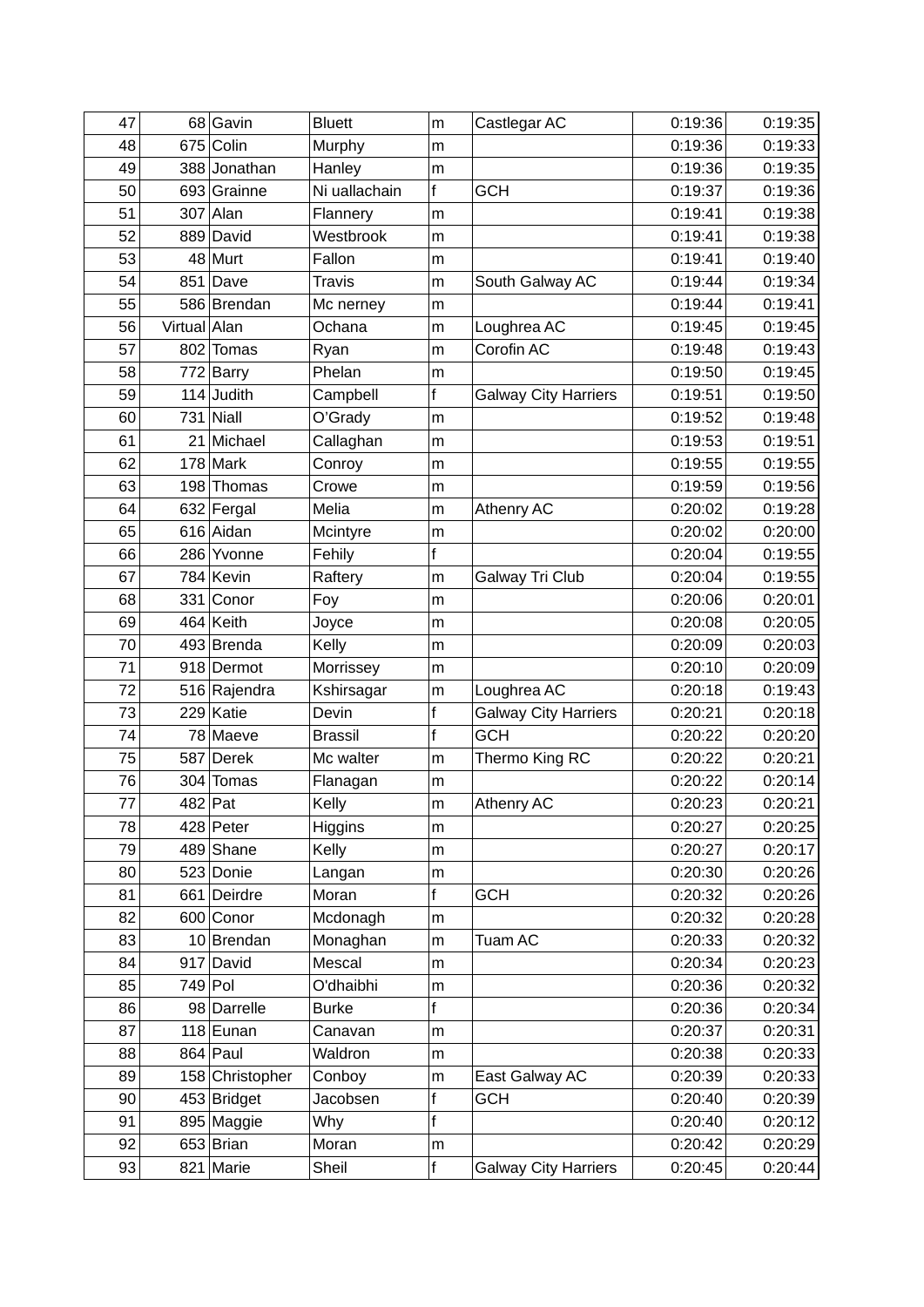| 94         |          | 422 Micheal               | Hession              | m                 |                             | 0:20:45            | 0:20:44            |
|------------|----------|---------------------------|----------------------|-------------------|-----------------------------|--------------------|--------------------|
| 95         |          | 368 Conrad                | Golden               | m                 | <b>Galway City Harriers</b> | 0:20:47            | 0:20:46            |
| 96         |          | 405 Michael               | Healy                | m                 | <b>Clare River Harriers</b> | 0:20:47            | 0:20:41            |
| 97         |          | 418 Niamh                 | Hennelly             | f                 | <b>GCH</b>                  | 0:20:47            | 0:20:43            |
| 98         |          | 390 George                | Hanley               | m                 |                             | 0:20:49            | 0:20:43            |
| 99         |          | 393 Jimmy                 | Hannon               | m                 | Galway Tri Club             | 0:20:49            | 0:20:44            |
| 100        |          | 378 Olivier               | Griseti              | m                 | Castlegar AC                | 0:20:53            | 0:20:52            |
| 101        |          | $673$ John                | Murphy               | m                 |                             | 0:20:53            | 0:20:44            |
| 102        |          | 101 Therese               | <b>Byrne</b>         | $\mathsf{f}$      | East Galway AC              | 0:20:53            | 0:20:53            |
| 103        |          | $604$ Colm                | Mcdonnell            | m                 |                             | 0:20:54            | 0:20:54            |
| 104        | 846 P.j. |                           | <b>Tarpey</b>        | m                 | Athenry AC                  | 0:20:56            | 0:20:53            |
| 105        |          | 496 John                  | Kennedy              | m                 | Craughwell AC               | 0:20:56            | 0:20:54            |
| 106        |          | $847$ Alan                | Thompson             | m                 | Corofin AC                  | 0:20:59            | 0:20:56            |
| 107        |          | $230$ Mark                | <b>Dinkin</b>        | m                 | <b>Clare River Harriers</b> | 0:21:01            | 0:20:44            |
| 108        |          | 218 Drew                  | Davison              | m                 |                             | 0:21:02            | 0:21:00            |
| 109        |          | 905 Deirdre               | Moroney              | $\mathsf f$       |                             | 0:21:02            | 0:20:56            |
| 110        |          | 93 Patrick                | <b>Burke</b>         | m                 |                             | 0:21:02            | 0:20:53            |
| 111        |          | $656$ Mark                | Moran                | m                 |                             | 0:21:02            | 0:21:00            |
| 112        |          | 688 Fergal                | Neilan               | m                 |                             | 0:21:02            | 0:20:55            |
| 113        |          | $31$ Charles              | Lin                  | m                 |                             | 0:21:03            | 0:21:01            |
| 114        |          | 614 Cathal                | Mcinerney            | m                 |                             | 0:21:03            | 0:20:56            |
| 115        |          | 820 Eugene                | Sharkey              | m                 | Tuam AC                     | 0:21:10            | 0:21:05            |
| 116        |          | $883$ John                | Ward                 | m                 |                             | 0:21:11            | 0:20:59            |
| 117        |          | 317 Patrick               | Foley                | m                 | Predator Tri Club           | 0:21:15            | 0:21:11            |
| 118        | 897      | Tommy joe                 | Whyte                | m                 | Tuam AC                     | 0:21:15            | 0:21:15            |
| 119        |          | $173$ John                | Connolly             | m                 |                             | 0:21:16            | 0:21:03            |
| 120        |          | $414$ Paul                | Hehir                | m                 | Hq gym tuam                 | 0:21:17            | 0:21:16            |
| 121        |          | 899 Barry                 | Wrafter              | m                 |                             | 0:21:18            | 0:21:17            |
| 122        |          | $138$ Sean                | Clarke               | m                 |                             | 0:21:18            | 0:21:14            |
| 123        |          | 332 Gareth                | Freaney              | m                 |                             | 0:21:19            | 0:20:56            |
| 124        |          | 736 Paraic                | Oates                | m                 | <b>Galway City Harriers</b> | 0:21:19            | 0:21:11            |
| 125        |          | $273$ Justin              | Fahy                 | m                 | Athenry AC                  | 0:21:19            | 0:21:16            |
| 126        |          | 677 Forest                | Murphy               | m                 | Caltra & District AC        | 0:21:20            | 0:21:03            |
| 127        |          | 466 Tsukushi              | Kamiya               | m                 |                             | 0:21:22            | 0:21:15            |
| 128        |          | $412$ Paul                | Hegarty              | m                 | Corofin AC                  | 0:21:25            | 0:21:14            |
| 129        |          | $193$ Shane               | Creaven              | m                 |                             | 0:21:28            | 0:21:23            |
| 130        |          | 663 Emma                  | Morgan               | $\mathsf f$       | <b>Galway City Harriers</b> | 0:21:28            | 0:21:26            |
| 131        |          | $706$ John                | O callaghan          | m<br>$\mathsf{f}$ |                             | 0:21:29            | 0:21:25            |
| 132        |          | 220 Aoife                 | De paor              |                   |                             | 0:21:31            | 0:21:13            |
| 133<br>134 |          | 826 Jarlath<br>132 Trevor | Slattery             | m                 | Tuam AC                     | 0:21:32<br>0:21:32 | 0:21:24            |
| 135        |          | 168 Daniel                | Casserly<br>Conneely | m                 |                             | 0:21:32            | 0:21:25<br>0:21:28 |
| 136        |          | 499 David                 | Kenny                | m<br>m            |                             | 0:21:34            | 0:21:32            |
| 137        |          | $149$ Mike                | Coleman              |                   |                             | 0:21:34            | 0:21:31            |
| 138        |          | 873 Jacinta               | Walsh                | m<br>f            | Athenry AC                  | 0:21:34            | 0:21:30            |
| 139        |          | $724$ Liam                | O reilly             | m                 |                             | 0:21:35            | 0:21:28            |
| 140        |          | $446$ John                | Hynes                |                   |                             | 0:21:36            | 0:21:33            |
|            |          |                           |                      | m                 |                             |                    |                    |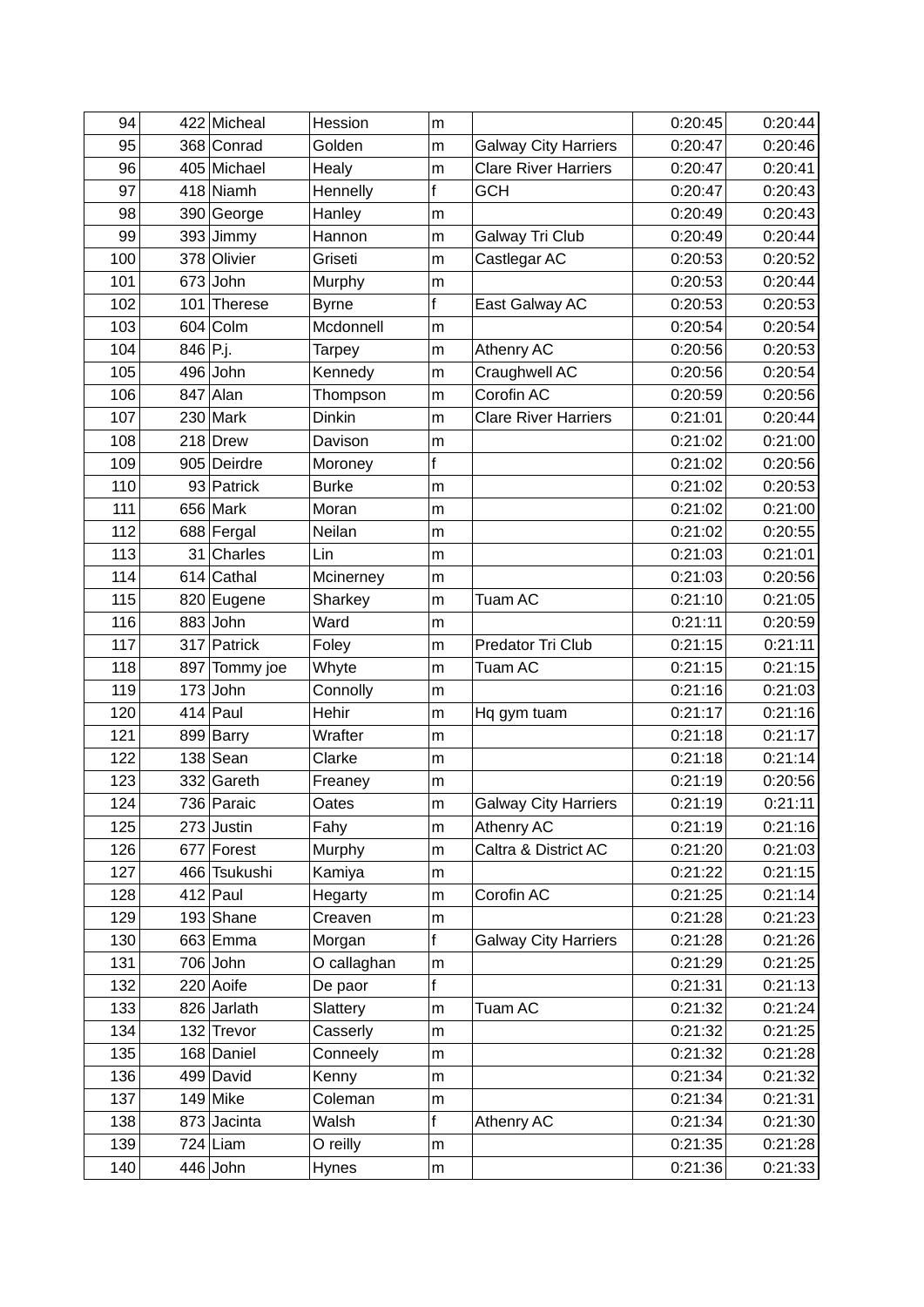| 141     |           | 478 Bryan     | Keely          | m |                             | 0:21:37 | 0:21:30 |
|---------|-----------|---------------|----------------|---|-----------------------------|---------|---------|
| 142     |           | 913 Brenda    | Dalton         | f |                             | 0:21:38 | 0:21:31 |
| 143     |           | $371$ Noel    | Gorman         | m | Craughwell AC               | 0:21:38 | 0:21:33 |
| 144     |           | $645$ John    | Monahan        | m | <b>Galway City Harriers</b> | 0:21:42 | 0:21:41 |
| 145     | 81        | Tom           | <b>Breen</b>   | m | <b>Galway City Harriers</b> | 0:21:43 | 0:21:42 |
| 146     | 903       | Conor         | Flynn          | m |                             | 0:21:46 | 0:21:34 |
| 147     |           | $595$ Paul    | Mcdaid         | m |                             | 0:21:47 | 0:21:41 |
| 148     |           | $231$ Sean    | Dinneen        | m | <b>GCH</b>                  | 0:21:47 | 0:21:42 |
| 149     |           | 75 Derek      | <b>Brady</b>   | m | Craughwell AC               | 0:21:51 | 0:21:44 |
| 150     |           | 225 Eamonn    | Delaney        | m |                             | 0:21:52 | 0:21:46 |
| 151     | 521       | Dean          | Laffey         | m | Athenry AC                  | 0:21:52 | 0:21:33 |
| 152     |           | $51$ Dante    | Aquino         | m | Athenry AC                  | 0:21:54 | 0:21:51 |
| 153     |           | 415 Alphonsus | Heneghan       | m | Athenry AC                  | 0:21:55 | 0:21:52 |
| 154     |           |               |                |   |                             | 0:21:55 | 0:21:52 |
| 155     |           | 184 Declan    | Cormican       | m |                             | 0:21:55 | 0:21:42 |
| 156     |           | $337$ Brian   | Gallagher      | m | Corofin AC                  | 0:21:56 | 0:21:50 |
| 157     |           | 567 Declan    | Mahon          | m | Predator Tri Club           | 0:21:57 | 0:21:46 |
| 158     | 625       | <b>Tomas</b>  | Mctigue        | f |                             | 0:21:58 | 0:21:51 |
| 159     | 777       | Liam          | Power          | m |                             | 0:22:01 | 0:21:48 |
| 160     | 210       | Thomas        | Cushen         | m | Fit4life GCH                | 0:22:06 | 0:21:57 |
| 161     |           | $283$ Sean    | Farrell        | m |                             | 0:22:09 | 0:22:05 |
| 162     |           | 151 Abigail   | Colleran       | f | <b>Galway City Harriers</b> | 0:22:10 | 0:22:06 |
| 163     |           | 456 Trevor    | Jennings       | m | Castlegar AC                | 0:22:12 | 0:22:10 |
| 164     |           | $73$ Mark     | <b>Bradish</b> | m |                             | 0:22:12 | 0:21:58 |
| 165     |           | $741$ John    | Ocarroll       | m | Galway Tri Club             | 0:22:16 | 0:22:03 |
| 166     |           | 893 Garret    | Whiriskey      | m |                             | 0:22:18 | 0:22:08 |
| 167     | $201$ Pat |               | Crowley        | m |                             | 0:22:20 | 0:22:15 |
| 168     |           | 144 Patrick   | Coen           | m |                             | 0:22:23 | 0:22:09 |
| 169     |           | $644$ Pat     | Monahan        | m | Craughwell AC               | 0:22:23 | 0:22:11 |
| 170     |           | 823 Richard   | Simpson        | m | <b>Galway City Harriers</b> | 0:22:31 | 0:22:12 |
| $171$ - |           |               |                |   |                             | 0:22:32 | 0:22:20 |
| 172     |           | 124 Donall    | Carroll        | m |                             | 0:22:33 | 0:22:25 |
| 173     |           | $236$ Brian   | Dolan          | m | Ballinasloe road runnel     | 0:22:33 | 0:22:24 |
| 174     |           | $890$ Paul    | Whent          | m | <b>Galway City Harriers</b> | 0:22:34 | 0:22:16 |
| 175     |           | 159 Declan    | Condon         | m |                             | 0:22:35 | 0:22:27 |
| 176     |           | $363$ David   | Glynn          | m |                             | 0:22:36 | 0:22:31 |
| 177     |           | 295 Adrian    | Fitzmaurice    | m | <b>GCH</b>                  | 0:22:36 | 0:22:32 |
| 178     |           | 559 Dermot    | Macken         | m |                             | 0:22:37 | 0:22:36 |
| 179     |           | $592$ Eoin    | Mccarthy       | m |                             | 0:22:37 | 0:22:26 |
| 180     |           | $240$ Noel    | Donnellan      | m | Caltra & District AC        | 0:22:38 | 0:22:22 |
| 181     |           | 330 Damien    | Foy            | m |                             | 0:22:38 | 0:22:33 |
| 182     |           | 248 Aidan     | Doyle          | m | Tuam AC                     | 0:22:39 | 0:22:27 |
| 183     |           | $701$ Mary    | Noone          | f | Caltra & District AC        | 0:22:39 | 0:22:24 |
| 184     |           | $279$ Brian   | Fallon         | m |                             | 0:22:39 | 0:22:28 |
| 185     |           | 353 Martin    | Gill           | m |                             | 0:22:39 | 0:22:31 |
| 186     |           | 793 Damien    | Rooney         | m |                             | 0:22:40 | 0:22:28 |
| 187     |           | 391 Ollie     | Hanley         | m |                             | 0:22:41 | 0:22:41 |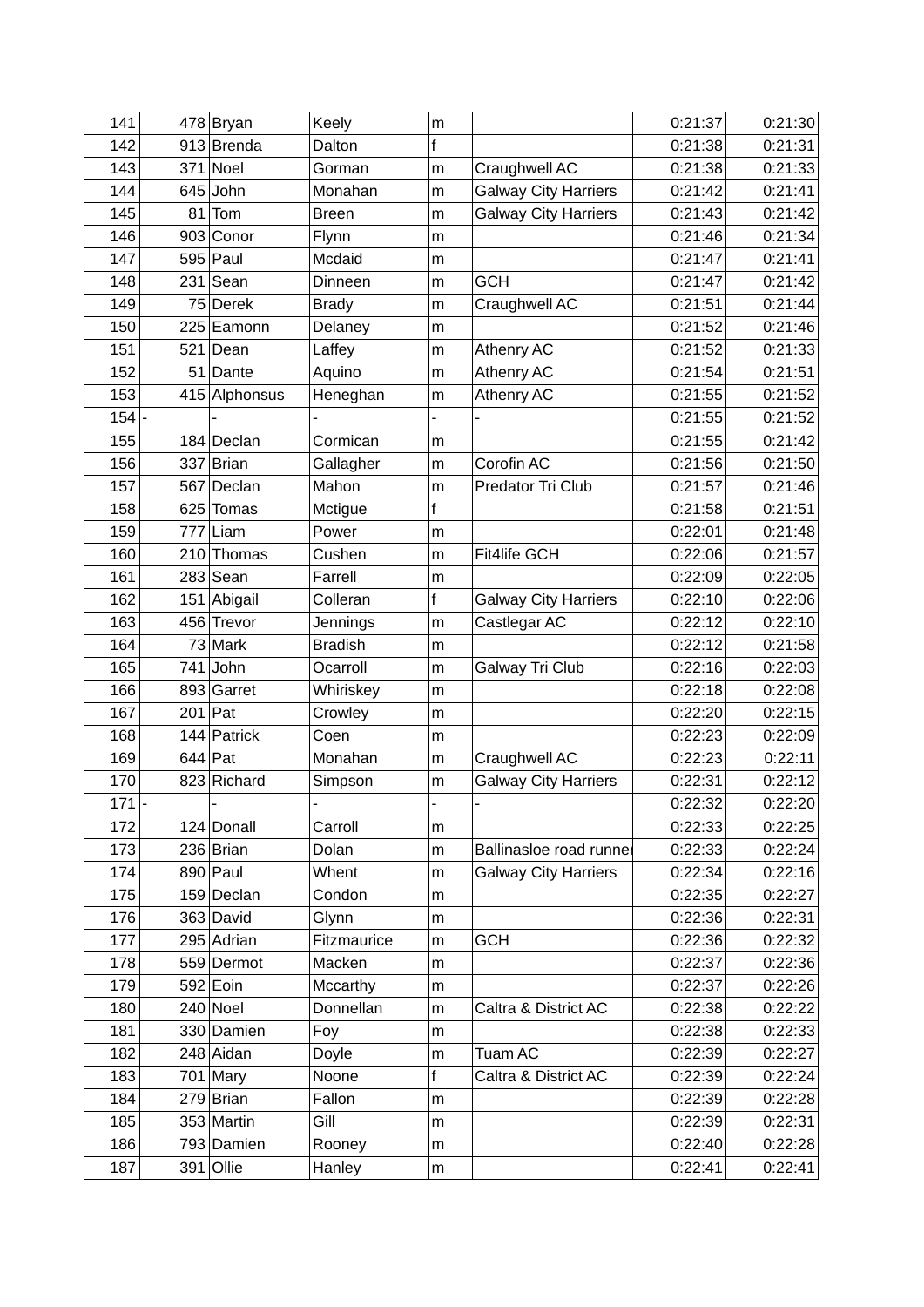| 188 |             | 349 Tim        | Geraghty      | m            | <b>Tuam AC</b>              | 0:22:41 | 0:22:32 |
|-----|-------------|----------------|---------------|--------------|-----------------------------|---------|---------|
| 189 |             | 200 Clodagh    | Crowley       | f            |                             | 0:22:42 | 0:22:37 |
| 190 |             | $275$ Paul     | Fahy          | m            |                             | 0:22:43 | 0:22:34 |
| 191 | $670 R$ .j. |                | Mullen        | m            |                             | 0:22:45 | 0:22:23 |
| 192 |             | 842 Peter      | Strange       | m            |                             | 0:22:47 | 0:22:41 |
| 193 |             | $664$ Paul     | <b>Morris</b> | m            | Tuam AC                     | 0:22:49 | 0:22:39 |
| 194 |             | $351$ Jack     | Gibbons       | m            |                             | 0:22:50 | 0:22:45 |
| 195 |             | $354$ Mark     | Gill          | m            |                             | 0:22:51 | 0:22:47 |
| 196 |             | 580 Conor      | Marrinan      | m            | Run 4 life craughwell       | 0:22:53 | 0:22:49 |
| 197 |             | 585 Michael    | Mc mahon      | m            | Marathon club ireland       | 0:22:53 | 0:22:50 |
| 198 |             | 886 Mirko      | Warnke        | m            | <b>Galway City Harriers</b> | 0:22:54 | 0:22:37 |
| 199 |             | 294 Eileen     | Finn-graham   | $\mathsf{f}$ |                             | 0:22:54 | 0:22:48 |
| 200 |             | 432 Eimear     | Holland       | f            |                             | 0:22:56 | 0:22:38 |
| 201 |             | $865$ Ruth     | Waldron       | $\mathsf{f}$ |                             | 0:22:57 | 0:22:41 |
| 202 |             | 222 Aideen     | De paor       | f            |                             | 0:22:58 | 0:22:53 |
| 203 |             | 885 Colette    | Ward          | $\mathsf{f}$ |                             | 0:22:59 | 0:22:52 |
| 204 |             | $17$ Kate      | Lyons         | $\mathsf{f}$ |                             | 0:23:00 | 0:22:43 |
| 205 |             | 708 Hayden     | O connel      | m            |                             | 0:23:01 | 0:22:51 |
| 206 |             | 622 Oisin      | Mcmanus       | m            |                             | 0:23:01 | 0:22:31 |
| 207 |             | $778$ Frank    | Power         | $\mathsf f$  | South Galway AC             | 0:23:02 | 0:22:48 |
| 208 |             | 556 Cormac     | Lyons         | m            | Galway Tri Club             | 0:23:03 | 0:22:32 |
| 209 |             | $697$ Enda     | Nolan         | m            |                             | 0:23:03 | 0:22:43 |
| 210 |             | $488$ Mary     | Kelly         | $\mathsf{f}$ |                             | 0:23:03 | 0:22:56 |
| 211 |             | $175$ Tony     | Connolly      | m            |                             | 0:23:06 | 0:22:59 |
| 212 |             | 698 Gordon     | Nolan         | m            | South Galway AC             | 0:23:09 | 0:23:01 |
| 213 |             | $716$ Eric     | O donnell     | m            |                             | 0:23:10 | 0:22:54 |
| 214 |             | 868 Peter      | Walkin        | m            | Tuam AC                     | 0:23:11 | 0:22:57 |
| 215 |             | $14$ Philip    | Hunter        | m            |                             | 0:23:13 | 0:23:09 |
| 216 |             | 433 Declan     | Holland       | m            |                             | 0:23:14 | 0:22:55 |
| 217 |             | 786 Sabrina    | Regan         | $\mathsf{f}$ |                             | 0:23:14 | 0:23:06 |
| 218 |             | 252 Fiona      | Duggan        | $\mathsf{f}$ | Castlegar AC                | 0:23:16 | 0:22:58 |
| 219 |             | 742 Andrew     | O'connell     | m            |                             | 0:23:16 | 0:23:03 |
| 220 |             | $839$ Orla     | Stevens       | f            | Athenry AC                  | 0:23:17 | 0:23:11 |
| 221 |             | 859 Michelle   | Tuohy         | f            | Athenry AC                  | 0:23:18 | 0:22:58 |
| 222 |             | $172$ Liam     | Connolly      | m            | Abbeyknockmoy runnir        | 0:23:19 | 0:23:01 |
| 223 |             | 681 Wojciech   | <b>Musial</b> | m            |                             | 0:23:20 | 0:23:10 |
| 224 |             | 911 Michael    | Heaney        | m            |                             | 0:23:21 | 0:23:18 |
| 225 |             | 442 Mike       | Hughes        | m            | South Galway AC             | 0:23:22 | 0:23:03 |
| 226 |             | 577 Karen      | Mannion       | f            |                             | 0:23:27 | 0:23:12 |
| 227 |             | Virtual Adrian | Carney        | None         |                             | 0:23:27 | 0:23:27 |
| 228 |             | $479$ Maria    | Keenehan      | f            |                             | 0:23:28 | 0:23:12 |
| 229 |             | 643 Gearoid    | Moloney       | m            | Maree AC                    | 0:23:34 | 0:23:23 |
| 230 |             | $374$ Sean     | Grace         | m            | <b>Clare River Harriers</b> | 0:23:36 | 0:23:19 |
| 231 |             | 888 Paul       | <b>Watts</b>  | m            |                             | 0:23:36 | 0:23:22 |
| 232 |             | 542 Katherine  | Little        | f            |                             | 0:23:39 | 0:23:27 |
| 233 |             | $181$ Mark     | Corbett       | m            |                             | 0:23:39 | 0:23:28 |
| 234 |             | 925 Lorcan     | Galvin        | m            |                             | 0:23:40 | 0:23:30 |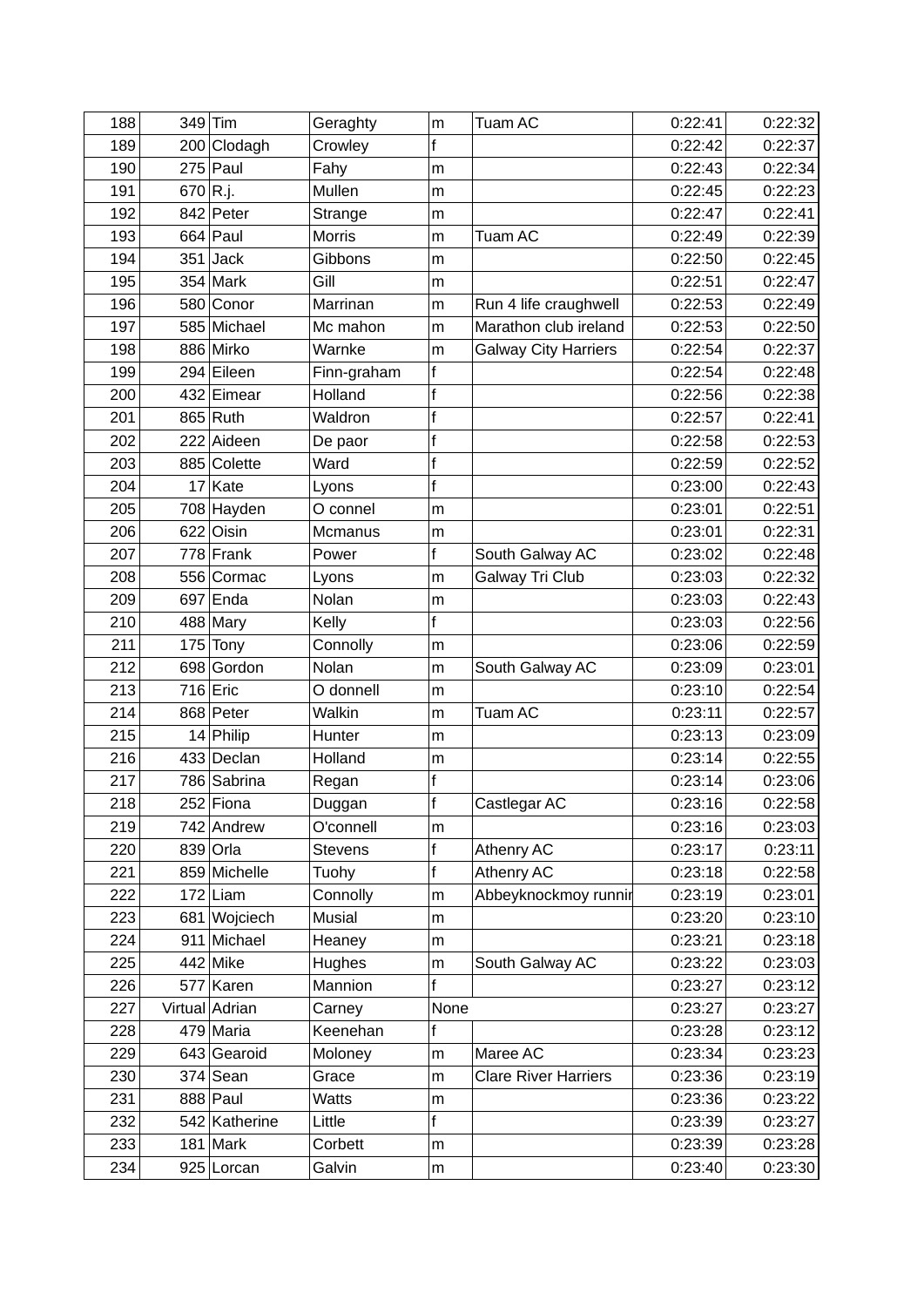| 235 | 803 Declan    | Ryan           | m            |                             | 0:23:42 | 0:23:36 |
|-----|---------------|----------------|--------------|-----------------------------|---------|---------|
| 236 | 740 Shane     | O'brien        | m            | <b>Clare River Harriers</b> | 0:23:43 | 0:23:35 |
| 237 | 788 Pat       | Roberts        | m            | East Galway AC              | 0:23:44 | 0:23:34 |
| 238 | 840 Jamie     | <b>Stewart</b> | m            |                             | 0:23:44 | 0:23:30 |
| 239 | $620$ Mary    | Mcmanus        | $\mathsf{f}$ | East Galway AC              | 0:23:46 | 0:23:41 |
| 240 | $186$ Nick    | Cosgrave       | m            |                             | 0:23:47 | 0:23:20 |
| 241 | 743 Gillian   | Oconnor        | $\mathsf f$  |                             | 0:23:49 | 0:23:36 |
| 242 | $316$ Tim     | Folan          | m            | <b>Galway City Harriers</b> | 0:23:49 | 0:23:32 |
| 243 | $176$ Mary    | Connolly       | $\mathsf{f}$ | Galway meet and train       | 0:23:52 | 0:23:50 |
| 244 | 218 Drew      | Davison        | m            |                             | 0:23:52 | 0:23:50 |
| 245 | 2 Gary        | Doherty        | m            | Athenry AC                  | 0:23:53 | 0:23:41 |
| 246 | $434$ Paul    | Horan          | m            | <b>GCH</b>                  | 0:23:54 | 0:23:23 |
| 247 | 672 Brian     | Mulry          | m            |                             | 0:23:55 | 0:23:46 |
| 248 | 421 Gearoid   | Hennessy       | m            | Athenry AC                  | 0:23:55 | 0:23:37 |
| 249 | 682 Gerardine | <b>Nally</b>   | f            |                             | 0:23:57 | 0:23:32 |
| 250 | $549$ James   | Lundon         | m            | Athenry AC                  | 0:23:57 | 0:23:46 |
| 251 | 876 Gabriel   | Walsh          | m            |                             | 0:23:58 | 0:23:58 |
| 252 | 209 Sarah     | Curran         | $\mathsf{f}$ |                             | 0:24:01 | 0:23:48 |
| 253 | $340$ Vinny   | Gallagher      | m            | Thermo King RC              | 0:24:03 | 0:23:52 |
| 254 | $857$ Eilis   | Treacy         | f            | Ballinasloe road runner     | 0:24:05 | 0:23:56 |
| 255 | 805 Patrick   | Ryan           | m            |                             | 0:24:05 | 0:23:49 |
| 256 | 318 Simon     | Foley          | m            |                             | 0:24:10 | 0:23:51 |
| 257 | $146$ Mary    | Coleman        | $\mathsf f$  | Galway Tri Club             | 0:24:11 | 0:23:57 |
| 258 | 555 Fiona     | Lyons          | f            | Galway Tri Club             | 0:24:13 | 0:24:03 |
| 259 | $528$ Joe     | Leahy          | m            |                             | 0:24:15 | 0:24:02 |
| 260 | 747 Maria     | O'connor       | $\mathsf f$  |                             | 0:24:18 | 0:23:53 |
| 261 | 725 Adrian    | O' rourke      | m            | Corofin AC                  | 0:24:19 | 0:24:14 |
| 262 | 746 Robert    | O'connor       | m            |                             | 0:24:20 | 0:24:14 |
| 263 | $459$ Sarah   | Johnson        | $\mathsf{f}$ |                             | 0:24:23 | 0:24:08 |
| 264 | 376 Kenneth   | Greaney        | m            |                             | 0:24:25 | 0:24:11 |
| 265 | 744 Rory      | O'connor       | m            | <b>Tuam AC</b>              | 0:24:28 | 0:24:06 |
| 266 | $923$ Paul    | <b>Briscoe</b> | m            |                             | 0:24:28 | 0:24:17 |
| 267 | 334 Caroline  | Freeney        | f            | Athenry AC                  | 0:24:29 | 0:24:09 |
| 268 | 244 Sarah     | Donohue        | $\mathsf f$  |                             | 0:24:30 | 0:24:22 |
| 269 | $548$ Noel    | Lowry          | m            |                             | 0:24:30 | 0:24:07 |
| 270 | $761$ Shane   | O'meara        | m            |                             | 0:24:31 | 0:24:18 |
| 271 | 699 Vivian    | Noone          | m            |                             | 0:24:32 | 0:23:53 |
| 272 | $924$ Colm    | O'grady        | m            |                             | 0:24:33 | 0:24:12 |
| 273 | 92 Carrie     | <b>Budds</b>   | $\mathsf f$  |                             | 0:24:34 | 0:24:13 |
| 274 | 739 Blaithin  | O'brien        | f            | <b>Clare River Harriers</b> | 0:24:35 | 0:24:24 |
| 275 | 82 Marie      | <b>Breheny</b> | f            | Marie breheny               | 0:24:35 | 0:24:21 |
| 276 | $611$ Niamh   | Mcguire        | f            |                             | 0:24:36 | 0:24:21 |
| 277 | 392 Shane     | Hannon         | m            |                             | 0:24:36 | 0:24:19 |
| 278 | 490 Valerie   | Kelly          | $\mathsf f$  | Craughwell AC               | 0:24:37 | 0:24:17 |
| 279 | $657$ Mike    | Moran          | m            |                             | 0:24:39 | 0:24:30 |
| 280 | 635 Gearoidin | Mhic lochlainn | $\mathsf{f}$ |                             | 0:24:40 | 0:24:27 |
| 281 | 121 William   | Cannon         | m            | Craughwell AC               | 0:24:41 | 0:24:27 |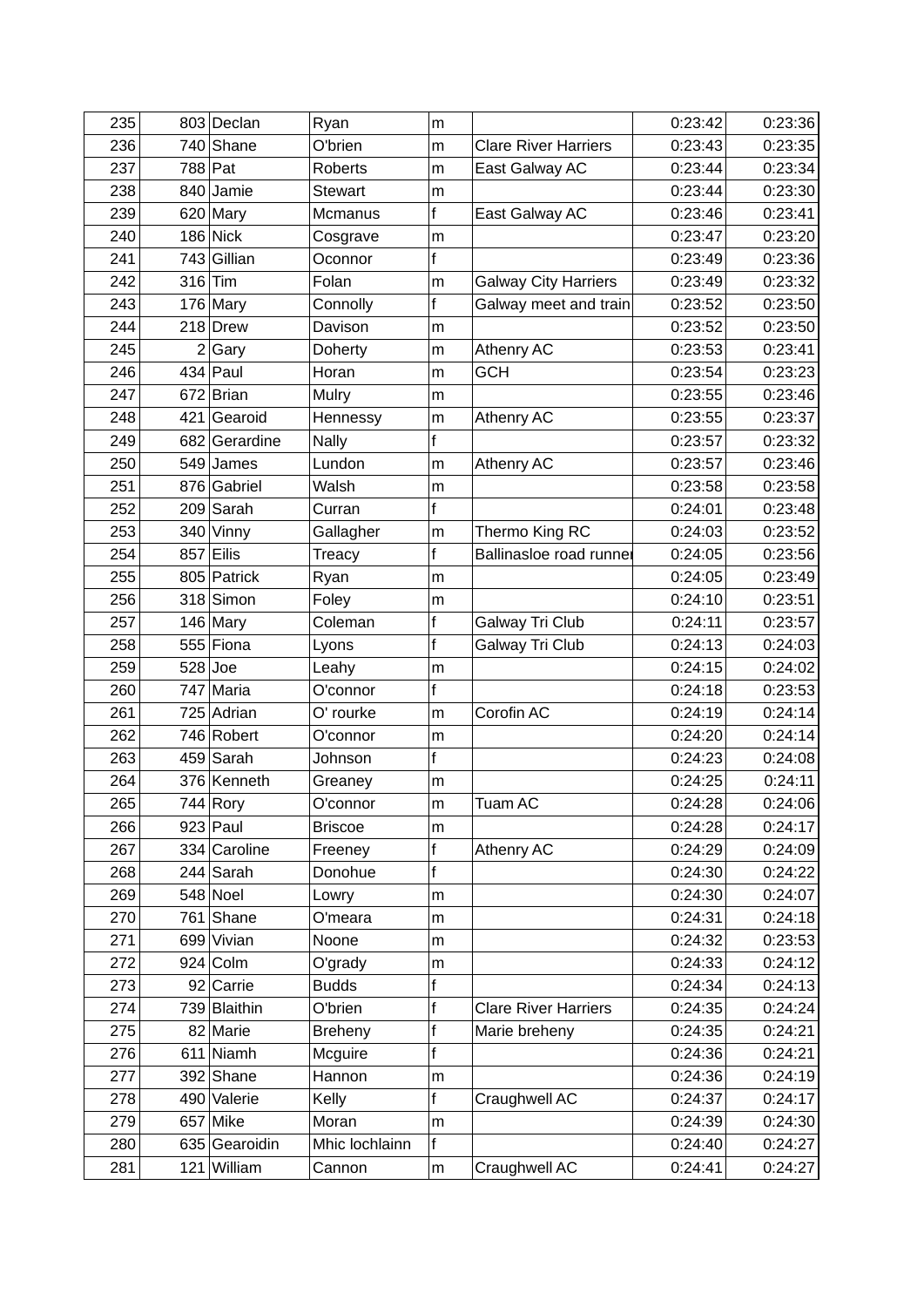| 282 |     | 128 Conor     | Casey         | m            |                        | 0:24:41 | 0:24:25 |
|-----|-----|---------------|---------------|--------------|------------------------|---------|---------|
| 283 |     | 242 Karen     | Donohue       | f            |                        | 0:24:47 | 0:24:39 |
| 284 |     | $654$ Helen   | Moran         | $\mathsf{f}$ |                        | 0:24:48 | 0:24:31 |
| 285 |     | 266 Edward    | Egan          | m            |                        | 0:24:49 | 0:24:29 |
| 286 |     | 213 Gerry     | Daly          | m            |                        | 0:24:49 | 0:24:35 |
| 287 |     | 129 Micheal   | Casey         | m            |                        | 0:24:53 | 0:24:41 |
| 288 |     | $475$ Mark    | Keane         | m            |                        | 0:24:53 | 0:24:34 |
| 289 |     | 120 Brendan   | Canning       | m            |                        | 0:24:53 | 0:24:35 |
| 290 |     | 618 Roisin    | Mcloughlin    | f            |                        | 0:24:54 | 0:24:41 |
| 291 |     | 208 Nicky     | Curran        | m            |                        | 0:24:57 | 0:24:54 |
| 292 |     | $80$ TJ       | <b>Breen</b>  | m            | Athenry AC             | 0:24:57 | 0:24:49 |
| 293 |     | $733$ Fiona   | O'regan       | $\mathsf{f}$ |                        | 0:24:57 | 0:24:54 |
| 294 | 720 | Tom           | O farrell     | m            |                        | 0:24:58 | 0:24:41 |
| 295 |     | 581 Emer      | Maughan       | $\mathsf{f}$ |                        | 0:24:59 | 0:24:38 |
| 296 |     | 801 Brendan   | Ryan          | m            |                        | 0:25:00 | 0:24:52 |
| 297 |     | $927$ John    | Murphy        | m            |                        | 0:25:02 | 0:24:40 |
| 298 |     | 131 Michelle  | Casserly      | f            |                        | 0:25:02 | 0:24:55 |
| 299 |     | 561 Philip    | Magnier       | m            | Athenry AC             | 0:25:04 | 0:24:55 |
| 300 |     | $544 R$ ita   | Loughrey      | $\mathbf f$  | Caltra & District AC   | 0:25:04 | 0:24:46 |
| 301 |     | 160 Nuala     | Connaughton   | f            |                        | 0:25:07 | 0:24:59 |
| 302 |     | 799 Lillian   | Ruane         | $\mathsf{f}$ | East Galway AC         | 0:25:08 | 0:25:04 |
| 303 |     | 460 Noelle    | Jones         | f            | Castlegar AC           | 0:25:09 | 0:24:50 |
| 304 |     | 837 Lorraine  | Stenson       | $\mathsf{f}$ | <b>Galway Tri Club</b> | 0:25:10 | 0:24:55 |
| 305 |     | 767 Brian     | Osullivan     | m            |                        | 0:25:14 | 0:24:56 |
| 306 |     | $358$ Rita    | Gilmore       | f            |                        | 0:25:14 | 0:25:11 |
| 307 |     | 855 Gerry     | <b>Treacy</b> | m            | Craughwell AC          | 0:25:15 | 0:25:02 |
| 308 | 417 | Deirdre       | Hennelly      | $\mathsf{f}$ |                        | 0:25:17 | 0:24:55 |
| 309 |     | 192 Louise    | Creaven       | f            |                        | 0:25:21 | 0:25:05 |
| 310 |     | $869$ Joan    | Walkin        | f            |                        | 0:25:23 | 0:25:08 |
| 311 |     | 333 Lorna     | Freeman       | f            | Predator Tri Club      | 0:25:24 | 0:25:10 |
| 312 |     | $16$ Brid     | Kelly         | f            |                        | 0:25:25 | 0:25:08 |
| 313 |     | 37 Richard    | Scully        | m            |                        | 0:25:26 | 0:25:09 |
| 314 |     | $621$ Una     | Mcmanus       | f            |                        | 0:25:27 | 0:25:19 |
| 315 |     | 238 Fergus    | Donnellan     | m            |                        | 0:25:28 | 0:25:08 |
| 316 |     | $397$ Ray     | Harding       | m            |                        | 0:25:29 | 0:25:11 |
| 317 |     | 764 Michael   | O'neill       | m            |                        | 0:25:30 | 0:25:13 |
| 318 |     | 760 Ashling   | O'malley      | f            |                        | 0:25:31 | 0:25:15 |
| 319 |     | 217 Laura     | Darby         | f            | Galway Tri Club        | 0:25:32 | 0:25:02 |
| 320 |     | $107$ Ellen   | Cahill        | f            |                        | 0:25:32 | 0:25:25 |
| 321 |     | 902 Thomas    | Flatley       | m            |                        | 0:25:32 | 0:25:13 |
| 322 |     | $375$ Katie   | Grant         | f            |                        | 0:25:32 | 0:25:21 |
| 323 |     | $565$ Alan    | Maher         | m            |                        | 0:25:34 | 0:25:18 |
| 324 |     | $321$ Amy     | Forde         | $\mathsf{f}$ |                        | 0:25:37 | 0:25:20 |
| 325 |     | 302 Patrick   | Flaherty      | m            |                        | 0:25:41 | 0:25:21 |
| 326 |     | 867 Ronan     | Waldron       | m            |                        | 0:25:44 | 0:25:35 |
| 327 |     | $425$ Anne    | Higgins       | f            |                        | 0:25:46 | 0:25:37 |
| 328 |     | 408 Mary-kate | Heaslip       | f            |                        | 0:25:53 | 0:25:24 |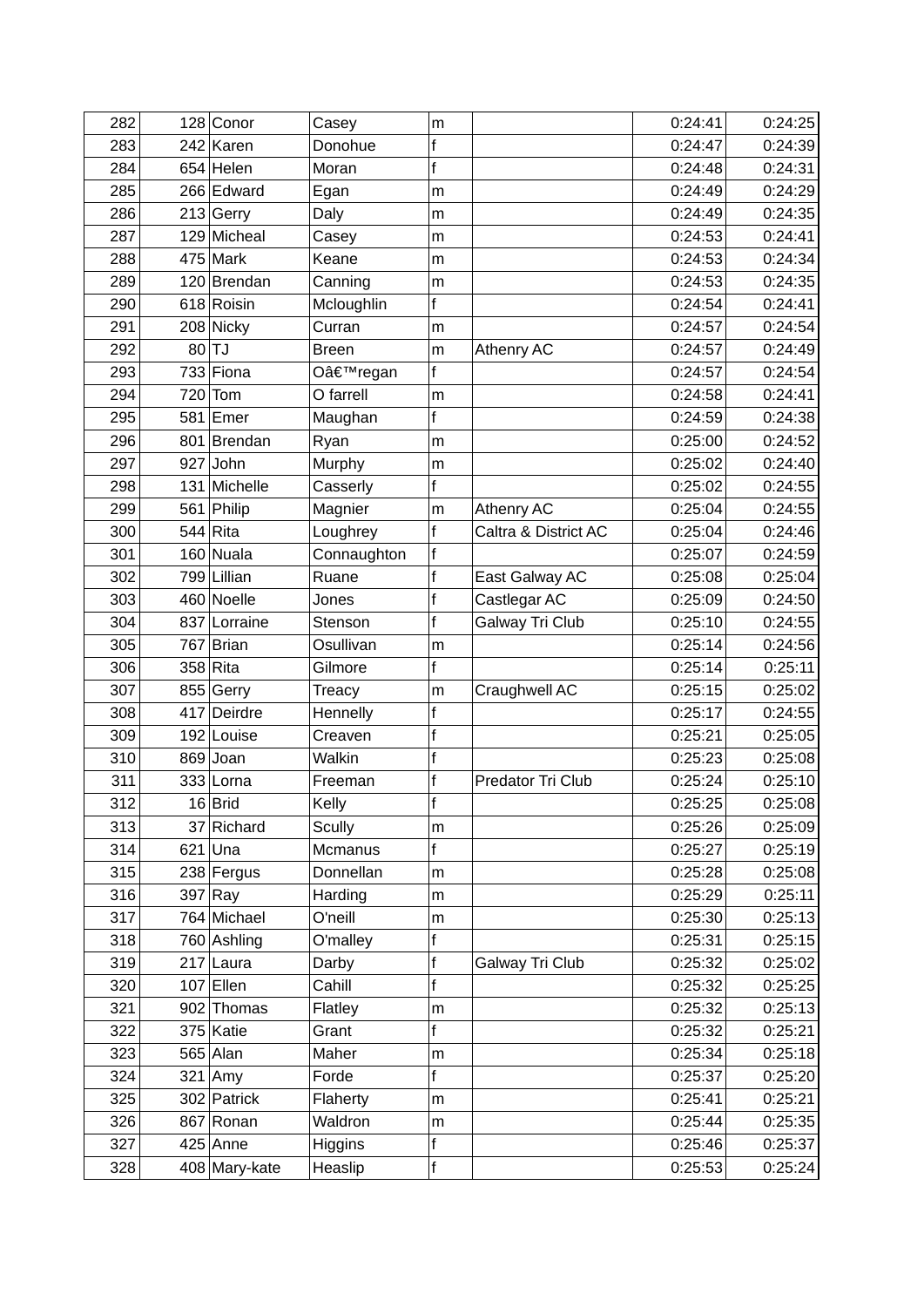| 329        |               | $652$ Aine                 | Moran                 | f                |                             | 0:26:04            | 0:25:53 |
|------------|---------------|----------------------------|-----------------------|------------------|-----------------------------|--------------------|---------|
| 330        |               | 582 Maeve                  | Mc cafferty           | f                |                             | 0:26:06            | 0:25:32 |
| 331        | Virtual Craig |                            | Gallacher             |                  |                             | 0:26:08            | 0:26:08 |
| 332        |               | 329 Ann marie              | Foy                   | f                |                             | 0:26:09            | 0:25:48 |
| 333        |               | $829$ John                 | Smalle                | m                | Craughwell AC               | 0:26:11            | 0:25:48 |
| 334        |               | 485 Fiona                  | Kelly                 | $\mathsf f$      | Craughwell AC               | 0:26:18            | 0:25:59 |
| 335        |               | $676$ John                 | Murphy                | m                |                             | 0:26:19            | 0:25:57 |
| 336        |               | 607 Brian                  | Mcgee                 | m                |                             | 0:26:23            | 0:26:10 |
| 337        |               | 326 Edel                   | Forde                 | f                | Craughwell AC               | 0:26:27            | 0:26:03 |
| 338        |               | 372 Helena                 | Gorman                | $\mathsf{f}$     | Craughwell AC               | 0:26:27            | 0:26:08 |
| 339        |               | 447 Maeve                  | Hynes                 | f                |                             | 0:26:28            | 0:25:58 |
| 340        |               | 355 Aideen                 | Gillespie             | f                | Craughwell AC               | 0:26:28            | 0:26:07 |
| 341        |               | 445 Emma                   | Hynes                 | f                |                             | 0:26:30            | 0:26:00 |
| 342        | 177           | <b>Jack</b>                | Connors               | m                |                             | 0:26:30            | 0:26:01 |
| 343        |               | 36 Simon                   | Colbert               | m                |                             | 0:26:30            | 0:26:02 |
| 344        |               | 287 Sheena                 | Fennell               | $\mathsf{f}$     |                             | 0:26:31            | 0:26:02 |
| 345        |               | 341 Brendan                | Gamble                | m                |                             | 0:26:37            | 0:26:32 |
| 346        | 117           | Fiona                      | Canavan               | f                |                             | 0:26:37            | 0:26:28 |
| 347        |               | $626$ John                 | <b>Mcwalter</b>       | m                |                             | 0:26:37            | 0:26:33 |
| 348        |               | 537 Martin                 | Lennon                | m                |                             | 0:26:46            | 0:26:30 |
| 349        |               | 775 Mandy                  | Post                  | f                |                             | 0:26:47            | 0:26:22 |
| 350        | 579           | Carmel                     | Marren                | $\mathsf f$      |                             | 0:26:48            | 0:26:20 |
| 351        |               | 651 Siobhan                | Moorhead              | $\mathsf f$      | Craughwell AC               | 0:26:48            | 0:26:39 |
| 352        |               | 809 Caroline               | Ryan                  | $\mathsf{f}$     |                             | 0:26:49            | 0:26:40 |
| 353        |               | 912 Damien                 | Kelly                 | m                |                             | 0:26:50            | 0:26:27 |
| 354        |               | $641$ Tom                  | Molloy                | m                | Thermo King RC              | 0:26:52            | 0:26:43 |
| 355        |               | 640 Sarah                  | Molloy                | f                |                             | 0:26:54            | 0:26:41 |
| 356        |               | 214 Matilda                | Daly                  | f                |                             | 0:26:55            | 0:26:31 |
| 357        |               | 735 Martina                | Oates                 | f                | <b>Galway City Harriers</b> | 0:26:57            | 0:26:38 |
| 358        |               | 714 Micheal                | O domhnaill           | m                | Castlegar AC                | 0:26:58            | 0:26:26 |
| 359        |               | 336 Joseph                 | Gaffney               | m                |                             | 0:27:00            | 0:26:33 |
| 360        |               | 437 Rebecca                | Horgan                | f                |                             | 0:27:00            | 0:26:32 |
| 361        |               | 344 Marie                  | Garvey                | f                | Ballinasloe road runnel     | 0:27:00            | 0:26:50 |
| 362        |               | 416 Eimear                 | Hennelly              | f                |                             | 0:27:00            | 0:26:38 |
| 363        | Virtual Peter |                            | McGowan               |                  |                             | 0:27:02            | 0:27:02 |
| 364        |               | 900 Pamela                 | Wynne                 | f                |                             | 0:27:03            | 0:26:43 |
| 365        |               | 575 Sinead                 | Mannion               | $\mathsf{f}$     |                             | 0:27:05            | 0:26:40 |
| 366        |               | $563$ Jim                  | Maher                 | m                |                             | 0:27:07            | 0:26:40 |
| 367        |               | 892 Caroline               | Whiriskey             | $\mathsf{f}$     |                             | 0:27:07            | 0:26:52 |
| 368        |               | 508 Eoin                   | King                  | m                |                             | 0:27:11            | 0:26:49 |
| 369        |               | $860$ Dee                  | Twomey                | f<br>$\mathsf f$ |                             | 0:27:13            | 0:26:50 |
| 370        |               | 500 Bernadette             | Kenny                 |                  |                             | 0:27:15            | 0:26:48 |
| 371        |               | $562$ Tom                  | Maguire               | m<br>f           | Bac                         | 0:27:16            | 0:26:48 |
| 372<br>373 |               | 282 Josephine<br>$473$ Dan | Farrell               |                  |                             | 0:27:16<br>0:27:17 | 0:27:11 |
| 374        |               | 96 Chris                   | Keane<br><b>Burke</b> | m<br>$\mathsf f$ |                             | 0:27:19            | 0:27:02 |
|            |               |                            |                       |                  | Galway Tri Club             |                    | 0:27:04 |
| 375        |               | 324 Claire                 | Forde                 | f                |                             | 0:27:19            | 0:26:56 |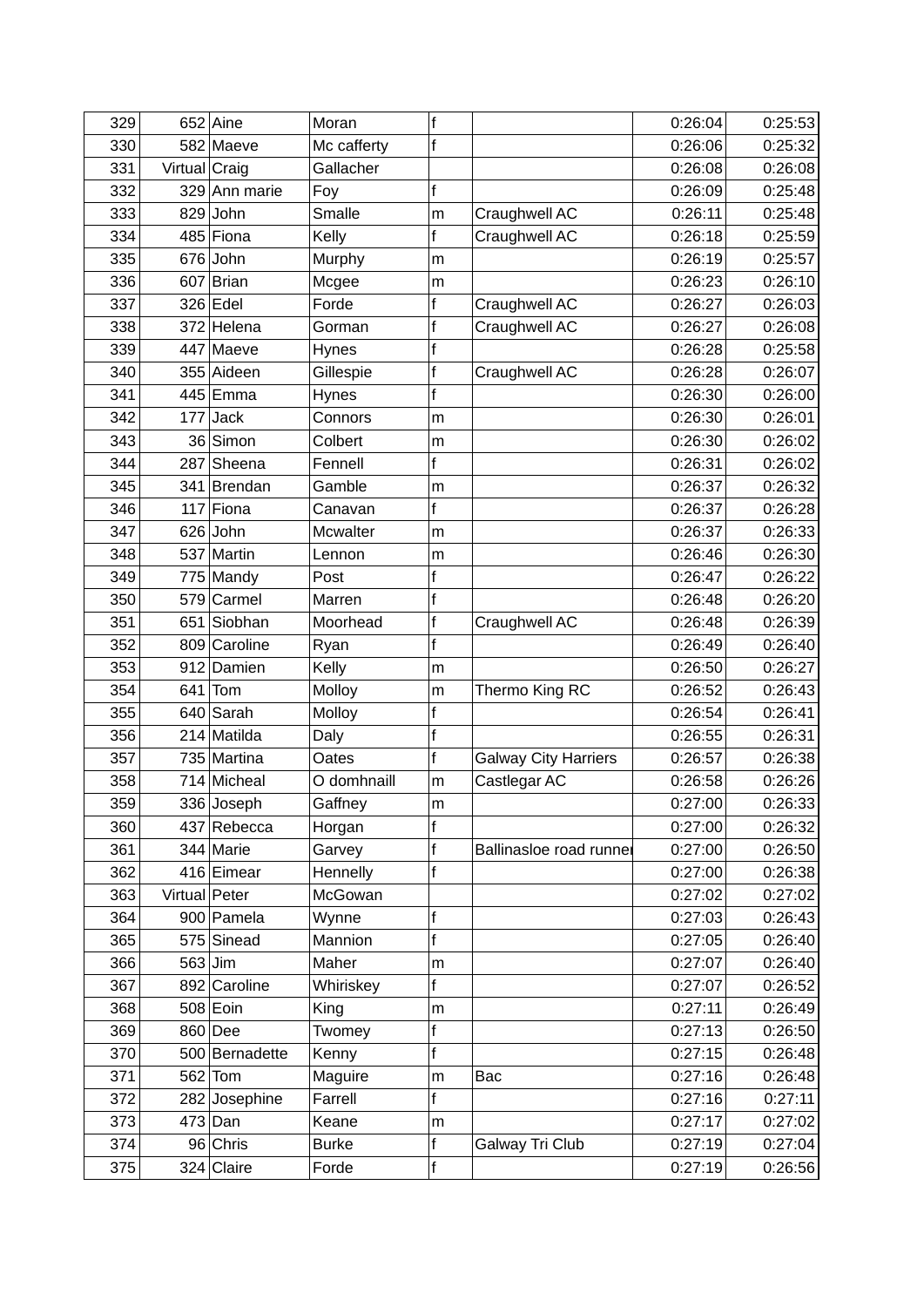| 376 |      | 762 Siobhan      | O'meara           | f            | <b>Galway City Harriers</b> | 0:27:23 | 0:26:55 |
|-----|------|------------------|-------------------|--------------|-----------------------------|---------|---------|
| 377 |      | 584 Kieran       | Mc goldrick       | m            |                             | 0:27:25 | 0:27:10 |
| 378 |      | 822 Caroline     | Silke             | f            |                             | 0:27:31 | 0:27:15 |
| 379 |      | 137 Marie        | Clarke            | f            | <b>CRH</b>                  | 0:27:33 | 0:27:08 |
| 380 |      | $407$ Jane       | Healy             | f            | Craughwell AC               | 0:27:35 | 0:27:12 |
| 381 |      | 86 Shane         | <b>Broderick</b>  | m            |                             | 0:27:36 | 0:27:14 |
| 382 |      | 815 Michael      | Scarry            | m            |                             | 0:27:41 | 0:27:03 |
| 383 |      | 140 Julianne     | Clarke            | f            |                             | 0:27:46 | 0:27:22 |
| 384 |      | 322 Carmel       | Forde             | $\mathsf{f}$ |                             | 0:27:47 | 0:27:18 |
| 385 |      | 710 Raymond      | O connor          | m            |                             | 0:27:47 | 0:27:14 |
| 386 |      | 38 Shane         | Foran             | m            |                             | 0:27:49 | 0:27:23 |
| 387 |      | 156 Dermot       | Comerford         | m            |                             | 0:27:50 | 0:27:35 |
| 388 |      | $841$ Niall      | <b>Stewart</b>    | m            | South Galway AC             | 0:27:51 | 0:27:26 |
| 389 |      | 299 Brian        | Flaherty          | m            |                             | 0:27:56 | 0:27:28 |
| 390 |      | 103 Jacinta      | <b>Byrne</b>      | f            |                             | 0:27:57 | 0:27:37 |
| 391 |      | $18$ Teresa      | Gallager          | f            |                             | 0:27:58 | 0:27:35 |
| 392 |      | 20 Megan         | <b>Brennan</b>    | f            |                             | 0:27:58 | 0:27:35 |
| 393 |      | $300$ Lisa       | Flaherty          | f            |                             | 0:28:00 | 0:27:34 |
| 394 |      | 69 Bandura       | Bogdan            | m            | Polish runners ireland      | 0:28:00 | 0:27:34 |
| 395 |      | 255 Heather      | Duncan            | f            |                             | 0:28:02 | 0:27:30 |
| 396 |      | 367 Evelyn       | Glynn             | f            | Oranmore                    | 0:28:03 | 0:27:38 |
| 397 |      | $308$ Orla       | Flatley           | f            |                             | 0:28:03 | 0:27:36 |
| 398 |      | $856$ Alan       | Treacy            | m            |                             | 0:28:03 | 0:27:44 |
| 399 |      | 243 Patricia     | Donohue           | f            | Kinvara                     | 0:28:04 | 0:27:38 |
| 400 |      | $678$ Orla       | Murphy            | f            |                             | 0:28:05 | 0:27:46 |
| 401 |      | 227 Pamela       | Devaney           | f            | <b>Tuam AC</b>              | 0:28:06 | 0:27:42 |
| 402 | 922  | Conor            | Nolan             | m            |                             | 0:28:11 | 0:28:00 |
| 403 |      | $554$ John       | Lyons             | m            |                             | 0:28:15 | 0:27:55 |
| 404 |      | 853 Elaine       | Treacy            | f            |                             | 0:28:22 | 0:28:02 |
| 405 |      | 509 Assumpta     | King              | $\mathsf f$  | Athenry AC                  | 0:28:23 | 0:28:05 |
| 406 |      | 491 Michelle     | Kelly             | $\mathsf{f}$ |                             | 0:28:29 | 0:28:06 |
| 407 |      | $504$ Jayne      | Killian           | f            | <b>Galway City Harriers</b> | 0:28:30 | 0:28:06 |
| 408 |      | $123$ Anita      | Carney            | f            | Caltra & District AC        | 0:28:30 | 0:28:05 |
| 409 |      | $545$ Noel       | Loughrey          | m            | Caltra & District AC        | 0:28:30 | 0:28:08 |
| 410 |      | $613$ Colin      | Mcilrath          | m            |                             | 0:28:31 | 0:28:04 |
| 411 |      | 513 Sinead       | King              | $\mathsf{f}$ |                             | 0:28:31 | 0:28:03 |
| 412 |      | 6 Michael        | McDonagh          | m            | Craughwell AC               | 0:28:32 | 0:28:08 |
| 413 |      | Stephanie        | McDonagh          | f            | Craughwell AC               | 0:28:32 | 0:28:08 |
| 414 | 79 R |                  | <b>Breathnach</b> | f            |                             | 0:28:39 | 0:28:10 |
| 415 |      | $35$ Mary        | Cannon            | f            |                             | 0:28:44 | 0:28:19 |
| 416 |      | 205 Majella      | Cummins           | f            | Athenry AC                  | 0:28:45 | 0:28:18 |
| 417 |      | 753 Siobhan      | O'flynn           | $\mathsf f$  |                             | 0:28:46 | 0:28:24 |
| 418 |      | $179$ Shane      | Conway            | m            |                             | 0:28:46 | 0:28:24 |
| 419 |      | Virtual Patricia | Rovira            |              | Run Your Life               | 0:28:46 | 0:28:46 |
| 420 |      | $105$ Lorna      | Cahill            | f            |                             | 0:28:47 | 0:28:24 |
| 421 |      | 647 Anne marie   | Moore             | $\mathsf f$  |                             | 0:28:48 | 0:28:19 |
| 422 |      | 305 Saoirse      | Flanagan          | f            |                             | 0:28:50 | 0:28:18 |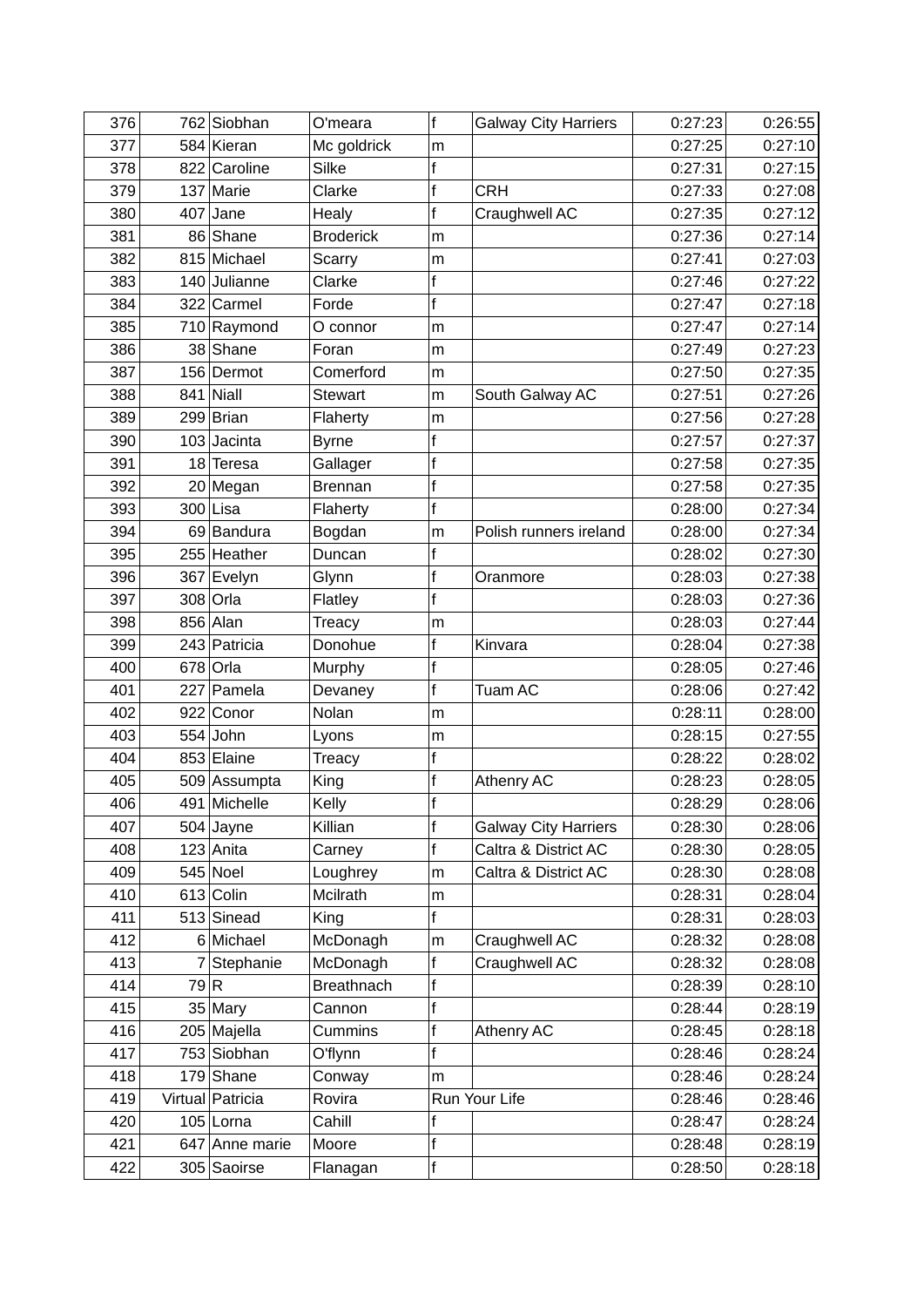| 423 |     | $583$ Mary     | Mc cormack       | f            | <b>Clare River Harriers</b> | 0:28:52 | 0:28:26 |
|-----|-----|----------------|------------------|--------------|-----------------------------|---------|---------|
| 424 |     | 524 Majella    | Lavelle          | f            |                             | 0:28:53 | 0:28:34 |
| 425 |     | $165$ Helen    | Connaughton      | $\mathsf{f}$ |                             | 0:28:57 | 0:28:38 |
| 426 |     | $729$ Brid     | O sullivan       | f            |                             | 0:29:01 | 0:28:35 |
| 427 |     | 543 Hannah     | Loughnane        | f            |                             | 0:29:02 | 0:28:34 |
| 428 |     | $401$ Emma     | <b>Hawkes</b>    | f            | Loughrea AC                 | 0:29:04 | 0:28:51 |
| 429 |     | 850 Nina       | Topalova         | f            | Craughwell AC               | 0:29:05 | 0:28:45 |
| 430 |     | 280 Aoife      | Fannin           | $\mathsf{f}$ |                             | 0:29:07 | 0:28:42 |
| 431 |     | $256$ Frank    | Dunleavy         | m            |                             | 0:29:11 | 0:28:38 |
| 432 |     | 58 Laura       | <b>Basquill</b>  | f            |                             | 0:29:14 | 0:28:44 |
| 433 | 71  | Olivis         | <b>Boyle</b>     | f            |                             | 0:29:20 | 0:28:48 |
| 434 |     | 849 Laura      | Thornton         | $\mathsf{f}$ | Craughwell AC               | 0:29:22 | 0:28:58 |
| 435 | 15  | Clar           | Ni Laighin       | f            |                             | 0:29:22 | 0:29:05 |
| 436 |     | 328 Jackie     | Fox              | $\mathsf{f}$ | Craughwell AC               | 0:29:23 | 0:28:58 |
| 437 |     | 639 Michael    | Mockler          | m            | Caltra & District AC        | 0:29:24 | 0:28:58 |
| 438 |     | 630 Annmarie   | Meehan           | f            |                             | 0:29:24 | 0:28:55 |
| 439 | 689 | Tony           | Nevin            | m            | Craughwell AC               | 0:29:25 | 0:28:56 |
| 440 |     | 373 Killian    | Gottsche         | m            |                             | 0:29:26 | 0:29:01 |
| 441 |     | 487 Valerie    | Kelly            | f            | Galway bay brewery ru       | 0:29:30 | 0:28:59 |
| 442 |     | 85 Sonya       | <b>Broderick</b> | f            | Athenry AC                  | 0:29:33 | 0:29:16 |
| 443 |     | 195 Philip     | Cribbin          | m            | <b>Clare River Harriers</b> | 0:29:38 | 0:29:19 |
| 444 |     | 914 Caitriona  | Redmond          | f            |                             | 0:29:39 | 0:29:29 |
| 445 |     | Virtual Regina | Curran           |              | Melrose Running Club        | 0:29:41 | 0:29:41 |
| 446 |     | 780 Aoife      | Quinn            | f            |                             | 0:29:41 | 0:29:18 |
| 447 | 301 | Louise         | Flaherty         | f            |                             | 0:29:42 | 0:29:26 |
| 448 |     | 606 Marie      | Mcgee            | $\mathbf f$  |                             | 0:29:43 | 0:29:31 |
| 449 | 1   | Tony           | O'Callaghan      | m            | Craughwell AC               | 0:29:45 | 0:29:19 |
| 450 | 776 | Ciara          | Power            | f            |                             | 0:29:48 | 0:29:23 |
| 451 |     | 455 Lorna      | Jennings         | f            | Tuam AC                     | 0:29:50 | 0:29:24 |
| 452 |     | 261 Miriam     | Durand           | f            | Tuam AC                     | 0:29:50 | 0:29:25 |
| 453 |     | 569 Carmel     | Mahon            | f            |                             | 0:29:50 | 0:29:22 |
| 454 |     | 568 Clodagh    | Mahon            | f            | Predator Tri Club           | 0:29:54 | 0:29:28 |
| 455 |     | $211$ Cait     | Daley            | f            |                             | 0:29:55 | 0:29:29 |
| 456 | 212 | Cepta          | Daley            | f            |                             | 0:29:56 | 0:29:31 |
| 457 |     | 47 Laura       | <b>Browne</b>    | f            |                             | 0:30:02 | 0:29:42 |
| 458 |     | $119$ Teresa   | Canavan          | f            | Craughwell AC               | 0:30:04 | 0:29:40 |
| 459 |     | 755 Eileen     | O'hara           | f            |                             | 0:30:05 | 0:29:33 |
| 460 |     | 59 Rosaleen    | <b>Beattie</b>   | f            | Craughwell AC               | 0:30:05 | 0:29:42 |
| 461 |     | $751$ Katie    | O'dwyer          | f            |                             | 0:30:06 | 0:29:34 |
| 462 |     | $638$ Tom      | Mitchell         | m            | Craughwell AC               | 0:30:10 | 0:29:56 |
| 463 |     | $915$ Maria    | O grady          | f            |                             | 0:30:15 | 0:29:49 |
| 464 |     | $185$   Ingrid | Corr             | f            |                             | 0:30:15 | 0:30:02 |
| 465 |     | 566 Nora       | Maher            | f            |                             | 0:30:20 | 0:30:08 |
| 466 |     | $147$ Mags     | Coleman          | f            | Galway Tri Club             | 0:30:22 | 0:30:07 |
| 467 |     | 112 Dympna     | Calvey           | f            |                             | 0:30:25 | 0:30:11 |
| 468 |     | 228 Carmel     | Devaney          | f            |                             | 0:30:27 | 0:30:15 |
| 469 |     | 463 Stephanie  | Joyce            | f            | Craughwell AC               | 0:30:34 | 0:30:24 |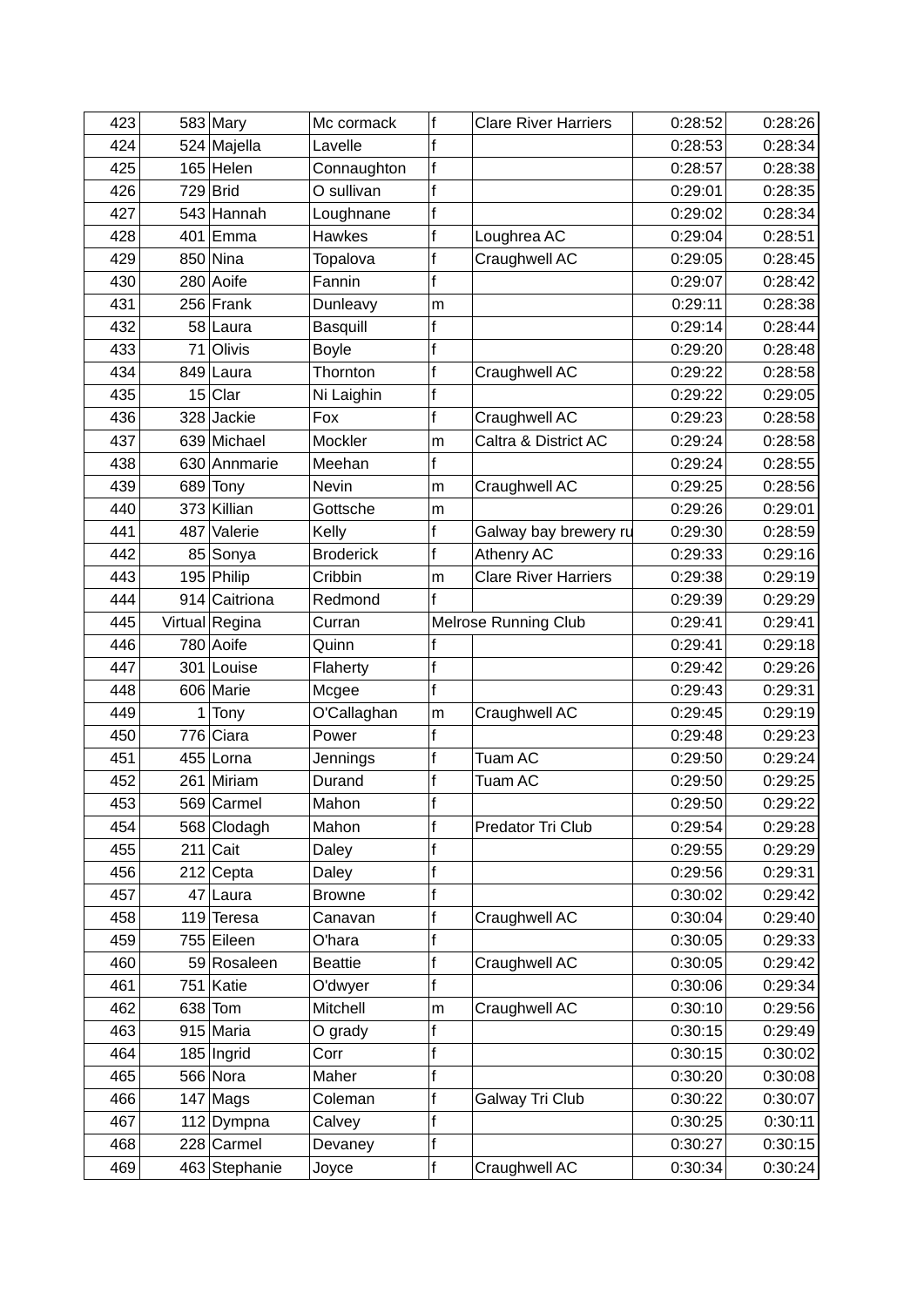| 470 |                | 298 Maggie   | Flaherty      | f            |                             | 0:30:34 | 0:30:02 |
|-----|----------------|--------------|---------------|--------------|-----------------------------|---------|---------|
| 471 |                | $357$ Emily  | Gillon        | f            |                             | 0:30:35 | 0:30:14 |
| 472 | $454$ Liz      |              | Jennings      | $\mathsf f$  |                             | 0:30:38 | 0:30:12 |
| 473 |                | 573 Martha   | Mannion       | f            |                             | 0:30:41 | 0:30:41 |
| 474 |                | $765$ Sean   | O'neill       | m            | Thermo King RC              | 0:30:41 | 0:30:31 |
| 475 | Virtual Elsie  |              | Farragher     |              |                             | 0:30:42 | 0:30:42 |
| 476 |                | $125$ Renne  | Carroll       | f            |                             | 0:30:46 | 0:30:12 |
| 477 |                | 249 Karina   | Doyle         | f            |                             | 0:30:47 | 0:30:22 |
| 478 | Virtual Kevin  |              | O Dea         |              | <b>Clare River Harriers</b> | 0:30:52 | 0:30:52 |
| 479 | Virtual Aoife  |              | Harte         |              |                             | 0:30:53 | 0:30:53 |
| 480 |                | 233 Noreen   | Doherty       | f            |                             | 0:30:53 | 0:30:23 |
| 481 |                | 770 Alaattin | Ozkaya        | m            |                             | 0:30:58 | 0:30:23 |
| 482 |                | 515 Ozgun    | Koramaz       | m            |                             | 0:31:00 | 0:30:25 |
| 483 |                | 517 Nicola   | Kyne          | $\mathsf f$  |                             | 0:31:05 | 0:30:44 |
| 484 |                | 267 Sadhbh   | Egan          | f            |                             | 0:31:07 | 0:30:40 |
| 485 |                | $63$ Vinny   | <b>Beirne</b> | m            |                             | 0:31:17 | 0:31:02 |
| 486 |                | 703 Edel     | O brien       | f            | Loughrea AC                 | 0:31:18 | 0:31:05 |
| 487 |                | 637 Joanna   | Mitchell      | $\mathsf{f}$ |                             | 0:31:24 | 0:31:10 |
| 488 |                | 702 Peadar   | Nugent        | m            | Athenry AC                  | 0:31:29 | 0:30:53 |
| 489 |                | 824 Siobhan  | Skehan        | f            |                             | 0:31:40 | 0:31:09 |
| 490 |                | 909 Teresa   | Kennedy-lydon | $\mathsf{f}$ |                             | 0:31:41 | 0:31:29 |
| 491 |                | 264 Rachel   | Earls         | f            |                             | 0:31:42 | 0:31:12 |
| 492 |                | 531 Elaine   | Leavy         | $\mathsf f$  |                             | 0:31:46 | 0:31:14 |
| 493 |                | 908 Linda    | Davey         | f            |                             | 0:31:56 | 0:31:35 |
| 494 |                | 272 Marian   | Fahy          | $\mathsf f$  |                             | 0:32:07 | 0:31:44 |
| 495 |                | 655 Patricia | Moran         | f            |                             | 0:32:07 | 0:31:45 |
| 496 |                | 692 Sharon   | Ni loideain   | f            |                             | 0:32:08 | 0:31:37 |
| 497 |                | 576 Breda    | Mannion       | f            |                             | 0:32:09 | 0:31:46 |
| 498 |                | 691 $ $ Emer | Ni dhomhnaill | f            |                             | 0:32:09 | 0:31:36 |
| 499 |                | 680 Ciara    | Murray        | f            |                             | 0:32:22 | 0:32:08 |
| 500 | Virtual Claire |              | Hodgins       |              |                             | 0:32:30 | 0:32:30 |
| 501 |                | 540 Sinead   | Leyne         | f            |                             | 0:32:36 | 0:32:21 |
| 502 |                | 468 Martin   | Keane         | m            | Athenry AC                  | 0:32:45 | 0:32:19 |
| 503 |                | 880 Robert   | Walsh         | m            |                             | 0:32:54 | 0:32:32 |
| 504 |                | 919 Justin   | Collins       | m            |                             | 0:32:57 | 0:32:46 |
| 505 |                | 52 Karen     | Bacon         | $\mathsf f$  | Loughrea AC                 | 0:33:14 | 0:33:03 |
| 506 |                | 288 Siobhan  | Finn          | $\mathsf f$  |                             | 0:33:23 | 0:33:02 |
| 507 |                | 169 Raymond  | Connelly      | m            | Thermo King RC              | 0:33:26 | 0:33:16 |
| 508 |                | 291 Deirdre  | Finnegan      | $\mathsf f$  |                             | 0:33:33 | 0:33:12 |
| 509 |                | $440$ Grace  | Hoysted       | f            |                             | 0:33:47 | 0:33:11 |
| 510 |                | $617$ Myles  | Mckittrick    | m            |                             | 0:33:48 | 0:33:28 |
| 511 |                | $263$ Ann    | Earls         | f            |                             | 0:33:54 | 0:33:32 |
| 512 |                | $501$ Noel   | Kenny         | m            | Ballinasloe road runnel     | 0:34:09 | 0:33:57 |
| 513 |                | 882 Deirdre  | Ward          | f            | <b>GCH</b>                  | 0:34:21 | 0:33:48 |
| 514 |                | $510$ Basil  | King          | m            | Athenry AC                  | 0:34:33 | 0:34:13 |
| 515 |                | 154 Michael  | Collins       | m            |                             | 0:34:43 | 0:34:06 |
| 516 |                | $481$ Sinead | Kelly         | f            |                             | 0:34:48 | 0:34:19 |